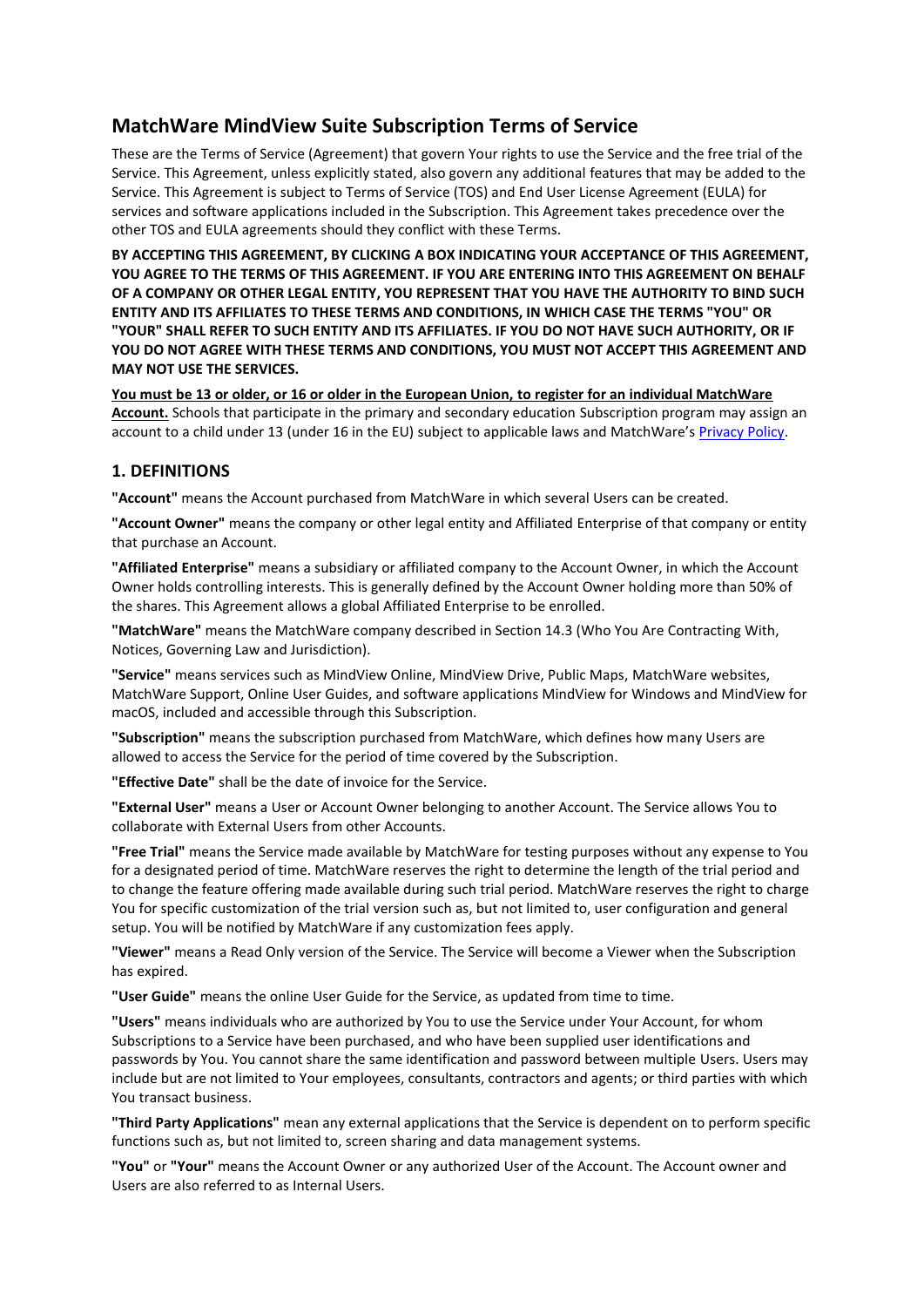**"Your Data"** or **"Content"** means all electronic data or information submitted by You to the Services.

### **2. USE OF SERVICE**

### **2.1 Your Responsibilities**

- A. You shall be responsible for acceptance and compliance with this Agreement.
- B. You may not make the Service available to anyone other than Users, sell, resell, rent or lease the Service.
- C. You shall use reasonable commercial efforts to prevent unauthorized use of the Service and inform MatchWare immediately when such unauthorized usage is known.
- D. You shall be responsible for maintaining the confidentiality of usernames and passwords.
- E. You shall be responsible for the contents submitted through the Service in terms of legality, accuracy and integrity of Your Data. You may not store or submit tortuous, infringing or libelous material, nor Data that violates with third party rights.
- F. You may not store and submit any Malicious Code such as viruses, worms, Trojan horses etc.
- G. You may not interfere or disrupt the Service or servers or networks related to the Service, including attempting to gain unauthorized access to the Service and its related systems.
- H. You may not upload, email, transmit, post or make available any Data that is of a "spamming" nature.
- I. You may reassign the Subscription to another user, but not within 90 days of the last assignment, so long as there is no possibility of it being used by more than one person.

### **2.2 MatchWare Responsibilities**

### **2.2.1 Service Accessibility**

MatchWare will use commercially reasonable efforts to make the Service available 24 hours a day, 7 days a week, except for scheduled maintenance, Force Majeure, or Internet service provider failures or delays. MatchWare will give at least 24 hours notification on scheduled maintenance through the Service. However, when urgent major fixes need to be performed, MatchWare will reserve the right to engage in emergency maintenance without prior notice. MatchWare makes no warrants of service accessibility in conjunction with Third Party Applications.

# **3. PAYMENT AND FEES**

The Service is sold as a yearly Subscription for which the Account Owner is invoiced. Your credit card or other form of payment will be charged or otherwise debited annually. MatchWare or its online e-commerce partner will store Your payment information (e.g. credit card information) in order to automatically renew Your Subscription.

Your Subscription will automatically be renewed and You will be charged or invoiced unless You notify MatchWare prior to the renewal date that You do not wish to renew. If You are an Educational entity where it has been agreed that a new Purchase Order has to be issued prior to the renewal Your Subscription will not be renewed until a new Purchase Order has been processed by MatchWare.

Payment obligations are non-cancelable and fees paid are non-refundable. Reducing the number of User licenses shall only take effect at the end of the then current Subscription Period, and shall not involve any form of repayment or refund. If You have purchased multiple User licenses as a bundle, if applicable, such licenses cannot be disaggregated and You will not be entitled to credit or swaps even if You decide not to install all licenses purchased as a part of the bundle.

You are responsible for paying all taxes associated with Your purchase. In the event that MatchWare has a legal obligation to collect such taxes, MatchWare shall add the applicable taxes to the sales price payable by the Account Owner.

# **4. TERM AND TERMINATION**

### **4.1 Term**

The term of the Agreement will be for a period of (1) one year from the Effective Date, hereafter referred to as the initial Subscription Period. Thereafter, this Agreement will renew automatically for successive one (1) year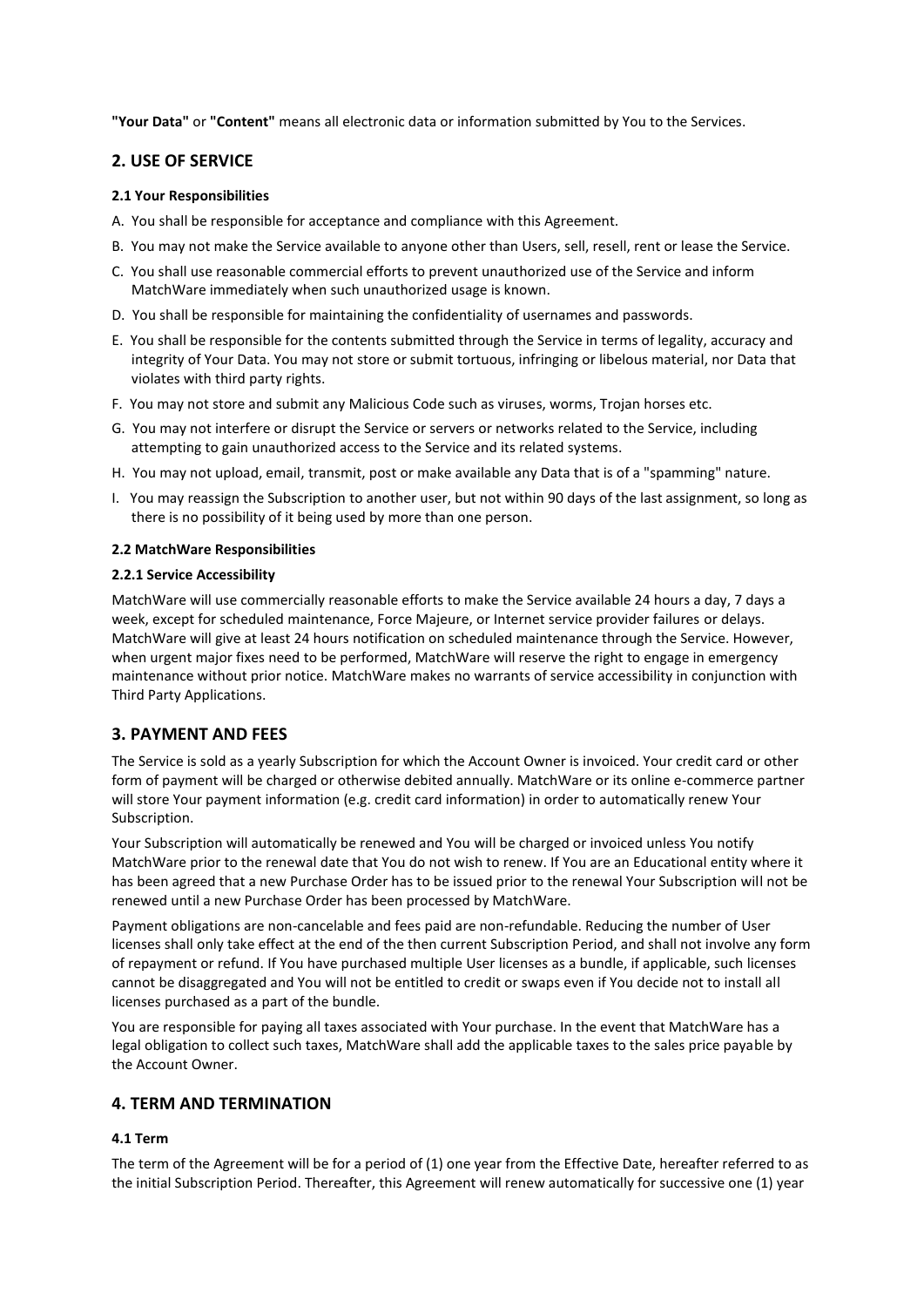periods, unless it is terminated in writing or through automated cancellation links by one of the parties prior to the end of the current Subscription Period.

Termination of the Agreement is only effective if one party gives notice of termination to the other party prior to the end of the then current Subscription Period. In the event that a notice of termination is not given in accordance with these rules, the Agreement will renew automatically for another (1) one year Subscription Period at the then current list price.

If You have entered a Multi-Year Subscription Agreement, such as, but not limited to, an Educational or Enterprise site license Subscription, the term will be from the effective date till the last day of the last Subscription Period. The renewal of such Multi-Year Subscriptions will be subject to the Agreement entered.

For the avoidance of doubt, any such termination shall only take effect at the end of the then current Subscription Period, and shall not involve any form of repayment or refund.

### **4.2 Termination for Cause**

Either Party may terminate this Agreement early in accordance with the following terms and conditions: (i) immediately upon written notice to the other party in the event that the other party is bankrupt or dissolved or makes an assignment of all or substantially all of its assets for the benefit of its creditors or (ii) upon thirty (30) calendar days prior written notice to the other party in the event of a material breach by the other party of any terms and conditions of this Agreement and the failure to cure such material breach during such thirty (30) calendar day period. If either party defaults on its material obligations under this Agreement, the nondefaulting party shall notify the defaulting party in writing specifying the nature of the default.

### **4.3 Effect of Termination**

Upon any termination for cause by You, MatchWare will refund You pro-rated prepaid fees for all Subscriptions for the remainder of the current Subscription period. Upon any termination for cause by MatchWare, You shall pay any unpaid fees covering the remainder of the current Subscription period after the termination date. In no event shall any termination relieve You of the obligation to pay any fees payable to MatchWare for the period prior to the effective date of termination.

# **5. STORAGE OF DATA AND GENERAL PRACTICE**

When a Subscription expires MatchWare will store Your Data for 60 days allowing You to access Your Data if You decide to extend the Service within the 60 days. When using the free trial Your Data will also be stored for 60 days after the free trial expires, allowing You to access Your Data if You purchase the Service within the 60 days. After the Subscription expires the Service turns into a Viewer, allowing You read only access to Your documents. Unless the Subscription is renewed, all Your online documents will be deleted after 60 days. MatchWare reserves the right to change without notice the length of time Your Data is stored after a Subscription expires or the free trial expires.

MatchWare will use commercially reasonable efforts to store Your Data securely. You agree that MatchWare has no responsibility or liability for the deletion of Your Data stored or transmitted by the Service. You agree that when the Account You are working in has reached its storage limit no more contents can be submitted unless You purchase additional storage space.

### **5.1 Data Integrity**

MatchWare does not control the Data submitted through the Service and therefore does not guarantee the legality, accuracy and integrity of such Data.

### **5.2 Disclosure**

You acknowledge, consent and agree that MatchWare may access, preserve and disclose Your Data if required by law to do so or in a good faith belief that such actions are reasonably necessary to enforce these Terms of Service, comply with the legal process, respond to claims that Your Data violates the rights of third parties, respond to Your requests for customer service and protect the rights, property and personal safety of MatchWare, Users and the public. You agree that MatchWare reserves the right to modify and change general practices and limits from time to time.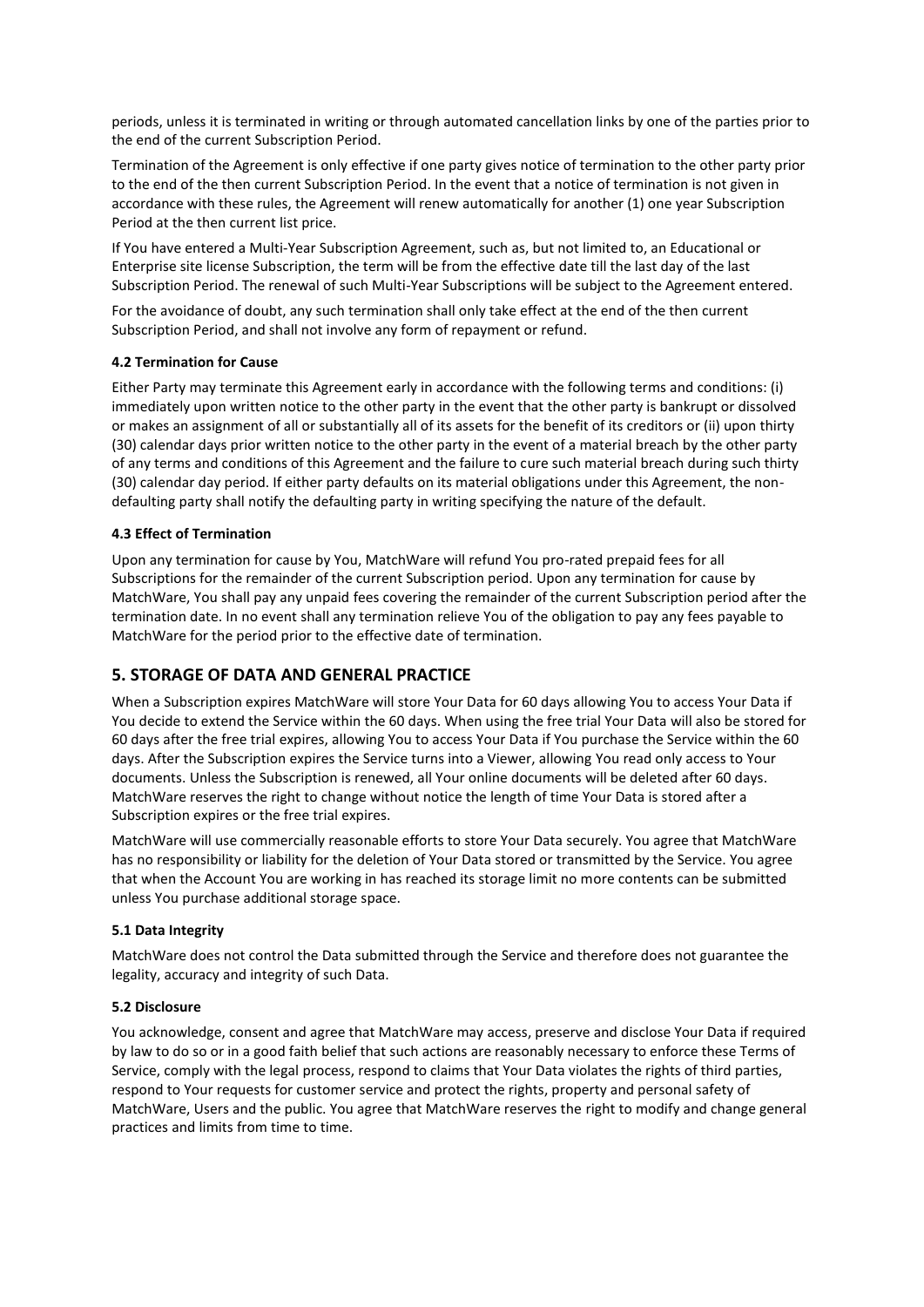### **5.3 Statistics**

You acknowledge, consent and agree that MatchWare may use Your Data for usage statistics to enhance future development of The Service, as long as MatchWare removes all references to You and personal information of Users included in Your Data.

### **6. SPECIFIC SOFTWARE TERMS AND CLIPART**

### **6.1 MindView for Windows and macOS**

When installing and accessing through Your Subscription the desktop version of MindView for either Windows or macOS, You accept and agree to the End User License Agreement [\(https://link.matchware.com/eula\\_mindview\)](https://link.matchware.com/eula_mindview) for such software applications.

### **6.2 MindView Online**

When using MindView Online through Your Subscription, You accept and agree to the Terms of Service to MindView Online [\(https://link.matchware.com/tos\\_mindviewonline\)](https://link.matchware.com/tos_mindviewonline).

### **6.3 MindView Public Maps Library**

When publishing documents to the MindView Public Maps Library, You accept and agree to the Terms of Service to the Public Maps Library [\(https://link.matchware.com/tos\\_publicmaps\)](https://link.matchware.com/tos_publicmaps). You understand and agree that the documents published and shared on the Public Maps Library are viewable for everyone and can be downloaded and used by other Users according to the Terms of Service.

### **6.4 MindView Drive**

When using MindView Drive to save, share, and collaborate on documents, You accept and agree to the Terms of Service to MindView Drive [\(https://link.matchware.com/tos\\_mindviewdrive\)](https://link.matchware.com/tos_mindviewdrive).

### **6.5 Clipart**

This Service may contain clipart ("Clipart") such as images and icons etc. All intellectual copyright for the Clipart is owned by MatchWare A/S or licensed by MatchWare A/S.

MatchWare grants You a non-exclusive, non-sublicensable right to use the Clipart in documents and websites created with this Service. There is no royalty due for such use to MatchWare. The Clipart may not be sublicensed or made available to any person or entity that does not have a legal license of this Service.

### **7. PRIVACY AND DATA**

In the event that MatchWare is a data processor or sub-data processor of personal data in connection with a Product or the provision of Professional Services, MatchWare treats Your personal data in compliance with applicable laws. For more information, see MatchWare's [Privacy Policy](https://link.matchware.com/privacy_policy) and [Data Security Policy.](https://link.matchware.com/data_security_policy)

### **8. SUPPORT**

MatchWare will provide online support (Level 1) for the Service at no additional charge.

To access the FAQ: <https://faq.matchware.com/en/>

Submit questions under the "Contact" tab.

Phone support (Level 1) is provided for technical issues (including Service defects), but not custom configurations, operational inquiries or general use. Phone support can be obtained at these offices during normal business hours:

MatchWare US: 1-800-880-2810, 9am to 6pm EST

MatchWare UK: +44 208 940 9700, 9am to 6pm GMT

MatchWare France: (0)810000172, 9am to 6pm GMT+1

MatchWare Germany: 040 543764, 9am to 6pm GMT+1

MatchWare DK: +4586208820, 9am to 5pm GMT+1

For Level 2 and 3 support, which includes custom configuration, operational inquiries, general use and training, You must purchase Support Packages.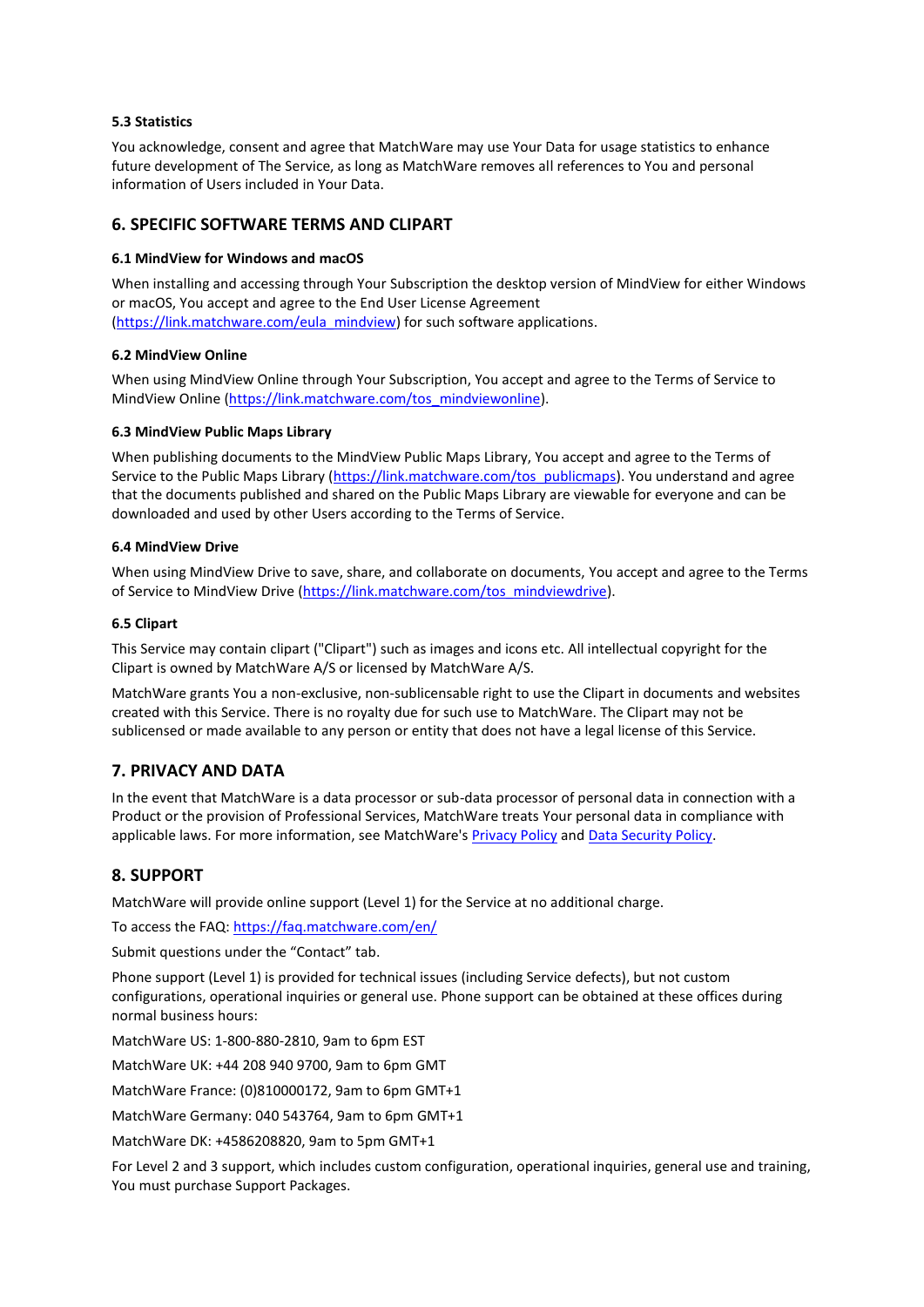MatchWare will use its best efforts to recreate and resolve defects with respects to the Service. However, You might be asked to validate Your issues in an isolated environment in order to proceed with a resolution. If MatchWare needs to access Your Data, You must provide MatchWare written consent and acceptance therefore.

Support is available in English, French, German, and Danish.

Business hours and languages supported are subject to change by MatchWare at any given time as long as the support level is not reduced.

# **9. INTELLECTUAL PROPERTY RIGHTS**

MatchWare A/S or its affiliates own all intellectual property rights in and to the Service and the accompanying user documentation (including all enhancements, additions, modifications, or material alterations thereto and copies thereof). You acknowledge and agree that nothing in this Agreement shall, or shall be construed to, grant You any rights to patents, copyrights, trade secrets, trade names, trademarks, or service marks within, in, or associated with MatchWare or the Service, whether registered or unregistered. MatchWare A/S retains all rights not expressly granted.

### **9.1 Suggestions**

MatchWare will have worldwide, irrevocable, royalty-free, perpetual license to use, develop and include in the Service any suggestions, recommendations or improvement requests or feedback from You, including Users, to the Service.

# **10. CONFIDENTIALITY**

### **10.1 Definition of Confidential Information**

"Confidential Information" means information of value to the owner of such information, not generally known to the public, and treated as confidential. Confidential Information shall include Your Data, MatchWare Confidential Information shall include the Service, and Confidential Information may include Terms of Service in this Agreement. For the avoidance of doubt, Confidential Information includes all proprietary software, documentation, and business information, including, but not limited to, software applications, software application releases, licensing, pricing, techniques, algorithms, processes, financial information, sales and marketing information.

However, Confidential Information (other than Your Data) does not include information that: (a) is publicly available prior to or at the time of disclosure, or later becomes publicly available through no act of the Receiving Party; (b) was, prior to disclosure hereunder, rightfully known to the Receiving Party (other than in connection with this Agreement) without confidentiality restriction; (c) is developed by the Receiving Party independently of any of the Confidential Information received in confidence from Disclosing Party, as evidenced by the Receiving Party's written records; or (d) is rightfully received by the Receiving Party from a third party without restriction and without breach of any obligations of confidentiality running to the Disclosing Party.

Each party acknowledges that, as a result of this Agreement, it may gain access to certain Confidential Information of the other party. For purposes of this Agreement, the party disclosing Confidential Information is considered the "Disclosing Party", and the party receiving such Confidential Information is considered the "Receiving Party".

During the term of this Agreement and for a period of five (5) years thereafter, each Receiving Party agrees:

- a. To hold the Disclosing Party's Confidential Information in strict confidence, using the same degree of (but no less than reasonable) care and protection that it exercises with its own Confidential Information of a similar nature;
- b. Not to reproduce, reverse engineer, decompile, or disassemble the Confidential Information by any means or for any purpose;
- c. Not to directly or indirectly disclose, distribute, or otherwise make available any Confidential Information of the Disclosing Party to a third party;
- d. Not to copy or use Disclosing Party's Confidential Information for any purpose other than as necessary to fulfill Receiving Party's obligations or exercise its rights under this Agreement;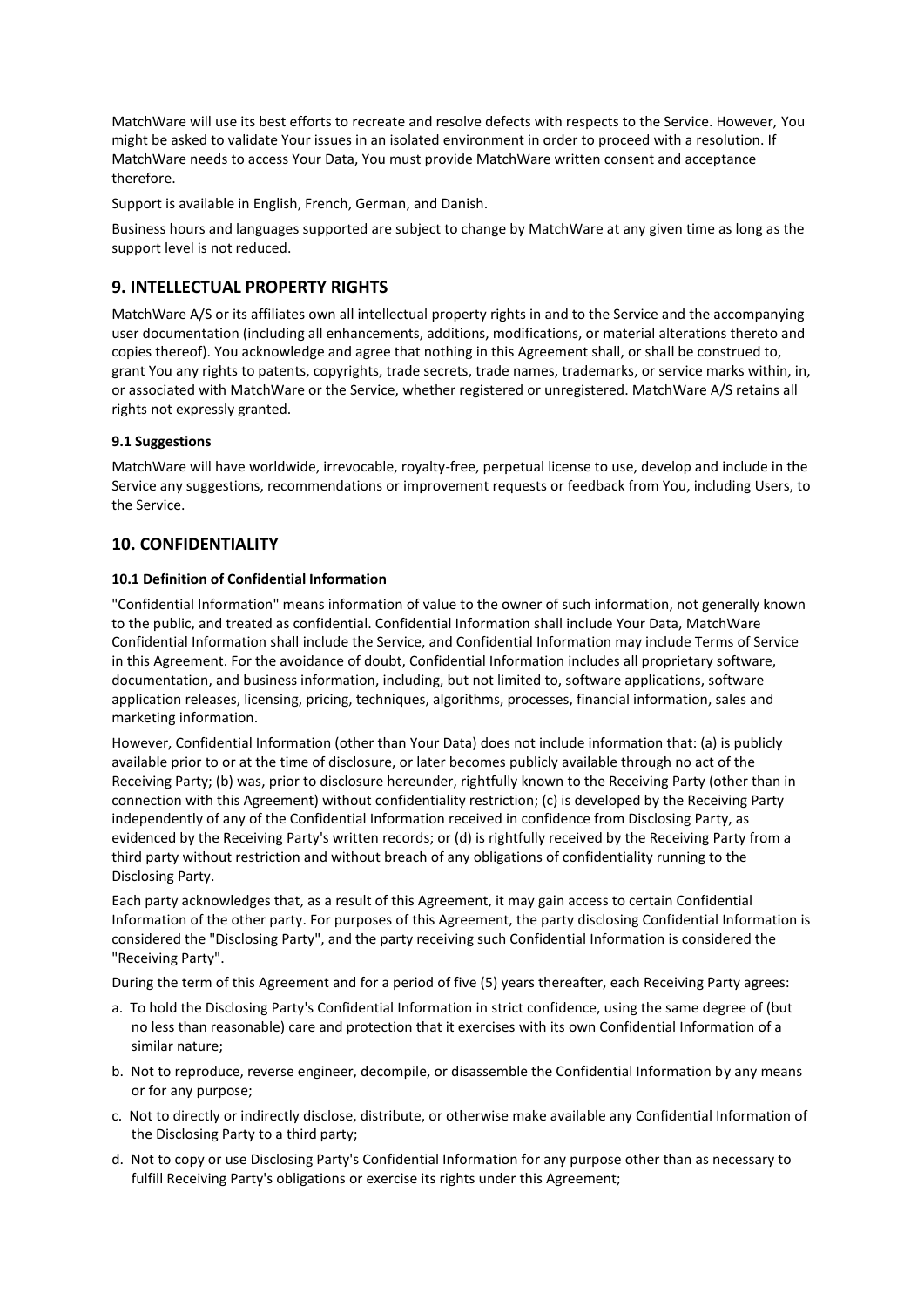- e. To disclose the other party's Confidential Information only to its employees with a need to know in order to fulfill such party's obligations hereunder and who have been informed of and have agreed to abide by the provisions of this Agreement; and
- f. To disclose Confidential Information of the Disclosing Party to the extent that such disclosure is approved in writing by the Disclosing Party or is required by law or by the order of a court or similar judicial or administrative body, provided that the Receiving Party notifies the Disclosing Party of such required disclosure promptly and in writing and cooperates with the Disclosing Party, at the Disclosing Party's reasonable request and expense, in any lawful action to contest or limit the scope of such required disclosure.

# **11. WARRANTIES AND DISCLAIMERS**

### **11.1 Warranties**

YOU AGREE TO AND UNDERSTAND THAT EXCEPT AS SUCH DISCLAIMER MAY BE LIMITED BY APPLICABLE LAW OR AS OTHERWISE SET FORTH HEREIN:

- 1. MATCHWARE EXPRESSLY DISCLAIMS ALL WARRANTIES OF ANY KIND, WHETHER EXPRESS OR IMPLIED, INCLUDING, WITHOUT LIMITATION, THE IMPLIED WARRANTIES OF MERCHANTABILITY, FITNESS FOR A PARTICULAR PURPOSE AND NON-INFRINGEMENT;
- 2. MATCHWARE MAKES NO WARRANTY WITH RESPECT TO PERFORMANCE, SECURITY, CAPABILITY, CURRENTNESS, OR THAT THE SERVICE WILL MEET YOUR REQUIREMENTS;
- 3. MATCHWARE MAKES NO WARRANTY THAT THE SERVICE WILL BE ERROR-FREE, SECURE AND UNINTERRUPTED, NOR THAT ERRORS WILL BE CORRECTED;
- 4. MATCHWARE MAKES NO WARRANTY FOR UNAUTHORIZED USE OF THE SERVICE. USE OF THE SERVICE IS AT YOUR OWN DISCRETION AND RISK, AND YOU WILL BE SOLELY RESPONSIBLE FOR ANY RISK.

# **12. LIMITATION OF LIABILITY**

The entire and exclusive liability and remedy for breach of the foregoing limited warranty shall be limited to refund provided in Section 4.3 (Effect of Termination). In no event shall either party be liable to the other party for any special, indirect, consequential, exemplary, punitive, incidental, or similar damages, including but not limited to, loss of profit, data, or use of the Service, even if MatchWare has been advised of the possibility of such damages. MatchWare makes no representation or warranty that the Service or documentation are "error free" or meet any of the Users particular standards, requirements, or needs. In no event shall MatchWare's liability exceed the amount paid by You hereunder in the 12 months preceding the incident. To the extent that applicable law does not allow the exclusion or limitation of implied warranties or limitation of liability for incidental or consequential damages the above limitation or exclusion may not apply to You.

### **13. MUTUAL INDEMNIFICATION**

### **13.1 Indemnification by MatchWare**

MatchWare will, at its expense, indemnify, defend and hold You harmless against any and all action brought against You to the extent that it is based on a claim that the Service or any part thereof or any MatchWare trademark used in relation thereto, when used within the scope of this Agreement, infringes any trademark, copyright, trade secret, patent or other intellectual property right, and MatchWare will pay any costs, damages and/or attorneys' fees awarded against You in such action or payable pursuant to a settlement agreed to by MatchWare. The foregoing obligation shall be subject to You notifying MatchWare promptly in writing of the claim, giving MatchWare the exclusive control of the defense and settlement thereof, and providing all reasonable assistance in connection therewith.

### **13.2 Indemnification by You**

You will, at Your expense, indemnify, defend and hold MatchWare harmless against any and all action brought against MatchWare by a third party alleging that (i) Your Data or MatchWare's transmission or hosting thereof infringes or violates the rights of the third party (ii) Your Data and transmission of Your Data infringes or violates the rights of the third party (iii) Your use of the Service infringes or violates the rights of the third party (iv) Your use of the Service failed to comply with applicable laws, rules or regulations in its performance of this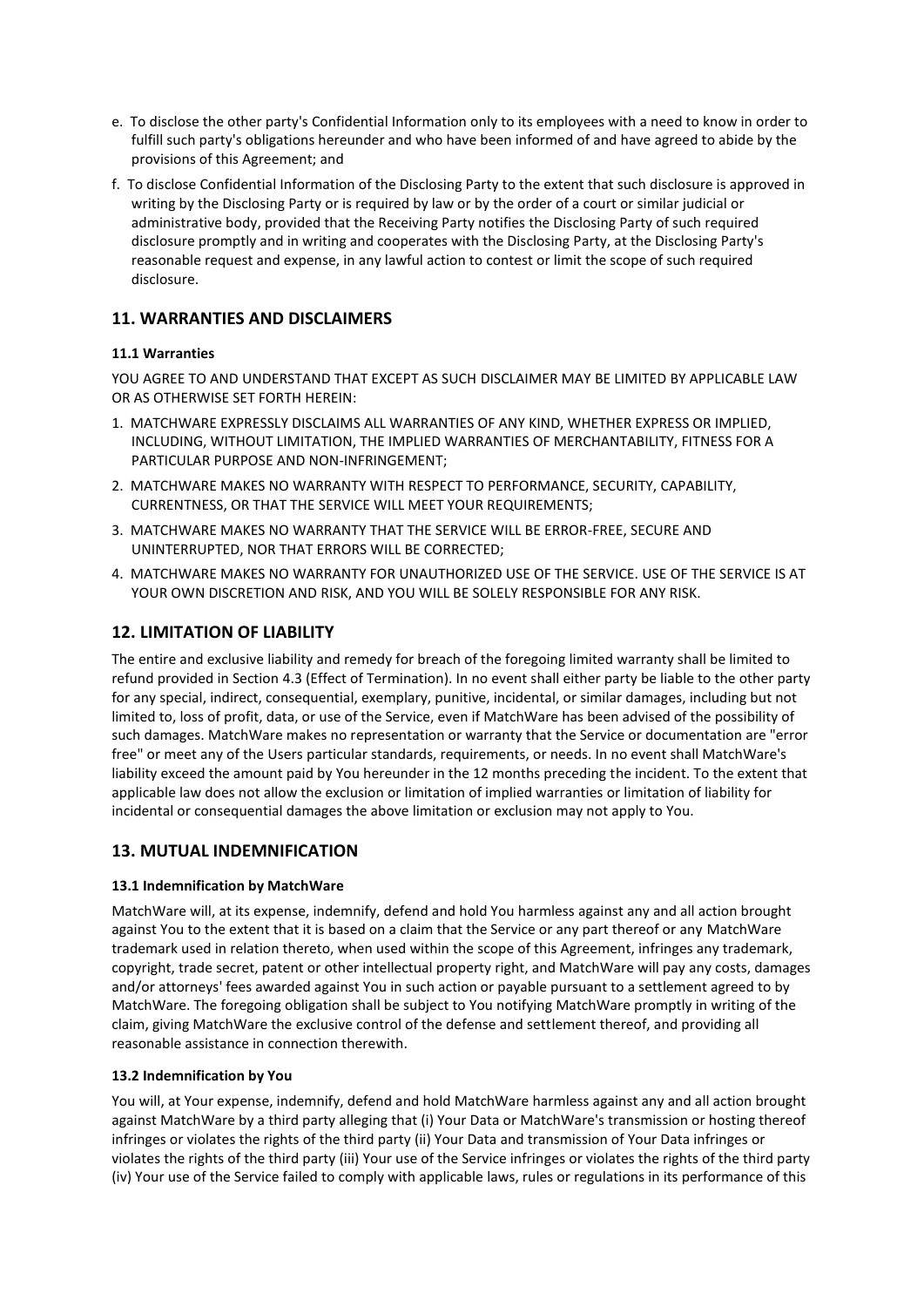Agreement. You will pay any costs, damages and/or attorneys' fees awarded against MatchWare in such action, or any amounts paid by MatchWare under a court-approved settlement thereof, provided that MatchWare promptly give You written notification of the action and give You sole control of the defense and settlement of the claim against MatchWare.

# **14. GENERAL TERMS**

### **14.1 Entire Agreement**

This Agreement sets forth the entire agreement and understanding of the parties relating to the subject matter herein and supersedes all prior discussions between them. No modification of or amendment to this Agreement, nor any waiver of any rights under this Agreement, shall be effective unless in writing signed by both parties.

Neither this Agreement nor any of the rights, interests or obligations of either party shall be assigned or transferred by either party without the prior written consent of the other party, provided, however, that either party may assign this Agreement pursuant to a merger, acquisition, or similar transaction. All of the terms and conditions of this Agreement shall be binding upon, inure to the benefit of, and be enforceable by the respective successors and any permitted assigns of the parties.

### **14.2 Notices**

Notices under this Agreement shall be sufficient only if personally delivered, delivered by a major commercial rapid delivery courier service, delivered by facsimile transmission confirmed by first class mail, or mailed by certified or registered mail, return receipt requested, to a party at its address set forth herein or as amended by notice pursuant to this subsection. If not received sooner, notice by mail shall be deemed received seven (7) days after deposit. Who You should direct notices to depends on where You are domiciled, see Section 14.3.

### **14.3 Governing Law and Who You Are Contracting With**

Who You are contracting with depends on where You are domiciled along with the Governing Law and Jurisdiction:

| Domiciled in:                                                 | <b>MatchWare Entity</b>                                                   | <b>Notices sent to:</b>                  | <b>Governing Law</b>                                 |
|---------------------------------------------------------------|---------------------------------------------------------------------------|------------------------------------------|------------------------------------------------------|
| North, South or Central America,<br>Australia and New Zealand | MatchWare Inc.<br>311 S. Brevard Ave.<br>Tampa, FL 33606<br><b>USA</b>    | Legal Department<br>Fax: +1-813-254-6654 | Florida and controlling<br>United States Federal Law |
| Scandinavia                                                   | MatchWare A/S<br>P. Hiort-Lorenzens Vej<br>2A<br>8000 Aarhus C<br>Denmark | Legal Department<br>Fax: +4587303501     | Danish Law                                           |
| Germany, Austria, Switzerland                                 | MatchWare GmbH<br>Anckelmannsplatz 1<br>20537 Hamburg<br>Deutschland      | Legal Department<br>Fax: +4940543789     | German Law                                           |
| UK, France and Rest of the World                              | MatchWare Ltd.<br>3-5 Red Lion Street<br>Richmond, TW9 1RJ, UK            | Legal Department<br>Fax: +442083322170   | UK Law                                               |